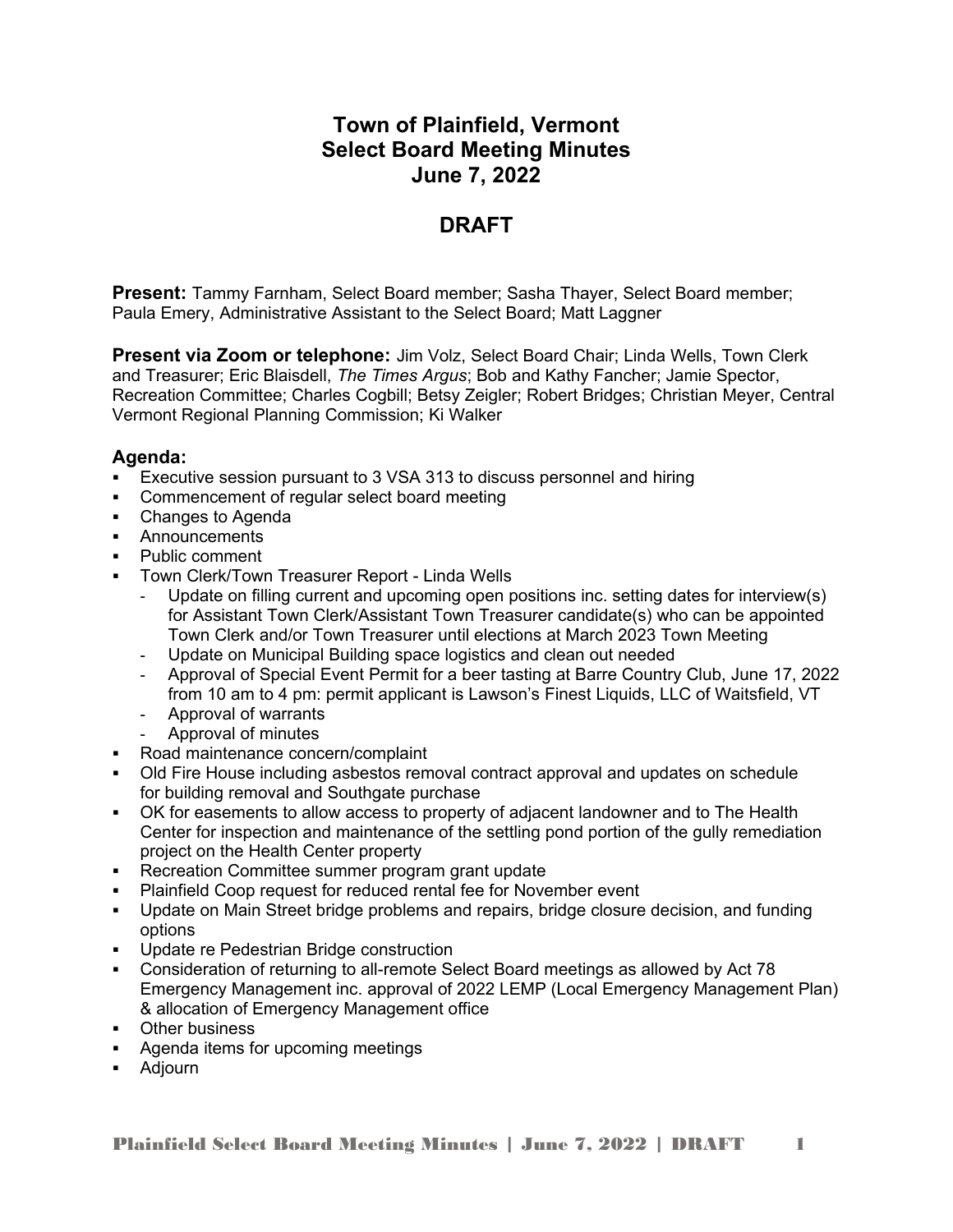# **Chairman Volz called the public portion of the meeting to order at 7:03 PM.**

# **Changes to Agenda**

There were no changes to the agenda.

# **Announcements**

Thayer announced that local coronavirus numbers are up again.

## **Public Comment**

Paula Emery stated that there is a wrecked Volvo in the Mill Street Lot that's been there for months and cautioned about sending the wrong message. Linda Wells said that she has spoken to the owner and his insurance company. She will call them again.

# **Town Clerk/Town Treasurer Report**

Update on Filling Current and Upcoming Open Positions Wells requested that the Select Board begin candidate interviews soon.

Update on Municipal Building Space Logistics and Clean Out Needed Wells requested that the first floor room in the rear of the building be cleaned out because the space may be needed in the future for Town Office work.

Allocation of Emergency Management Office Space was moved to this portion of the agenda. **Thayer moved that the Select Board allow Emergency Management to use the small room off of the meeting room [on the second floor] for Emergency Management purposes.** Farnham requested clarification about the purpose of the room and Thayer stated that they will store files, printers, maps, supplies, and hold meetings. Farnham further clarified that she wants to make sure that there will not be an expectation that all committees in town will have their own space. **The motion carried unanimously**.

Approval of Special Event Permit for a Beer Tasting at Barre Country Club

**Thayer moved to permit a special event at the Barre Country Club on June 17, 2022 by Lawson's Finest Liquids, LLC, of Waitsfield, Vermont. The motion carried unanimously. Carol Smith will sign the permit.**

## Approval of Warrants

**Farnham moved to approve accounts payable warrants from May 26 and June 1, and payroll warrants from May 27 and June 3. The motion carried unanimously.**

## Approval of Minutes

Thayer provided additional language for minutes from the May 25 meeting. The changes are provided below in bulleted list form:

- **Thayer moved that, based on additional information that the Select Board received, they will not proceed with one applicant and authorize Jim Volz to communicate this to that applicant. The motion carried unanimously.**
- **Thayer moved to authorize Jim Volz to contact the other applicant and offer the position effective July 1, 2022. The Select Board will have another special**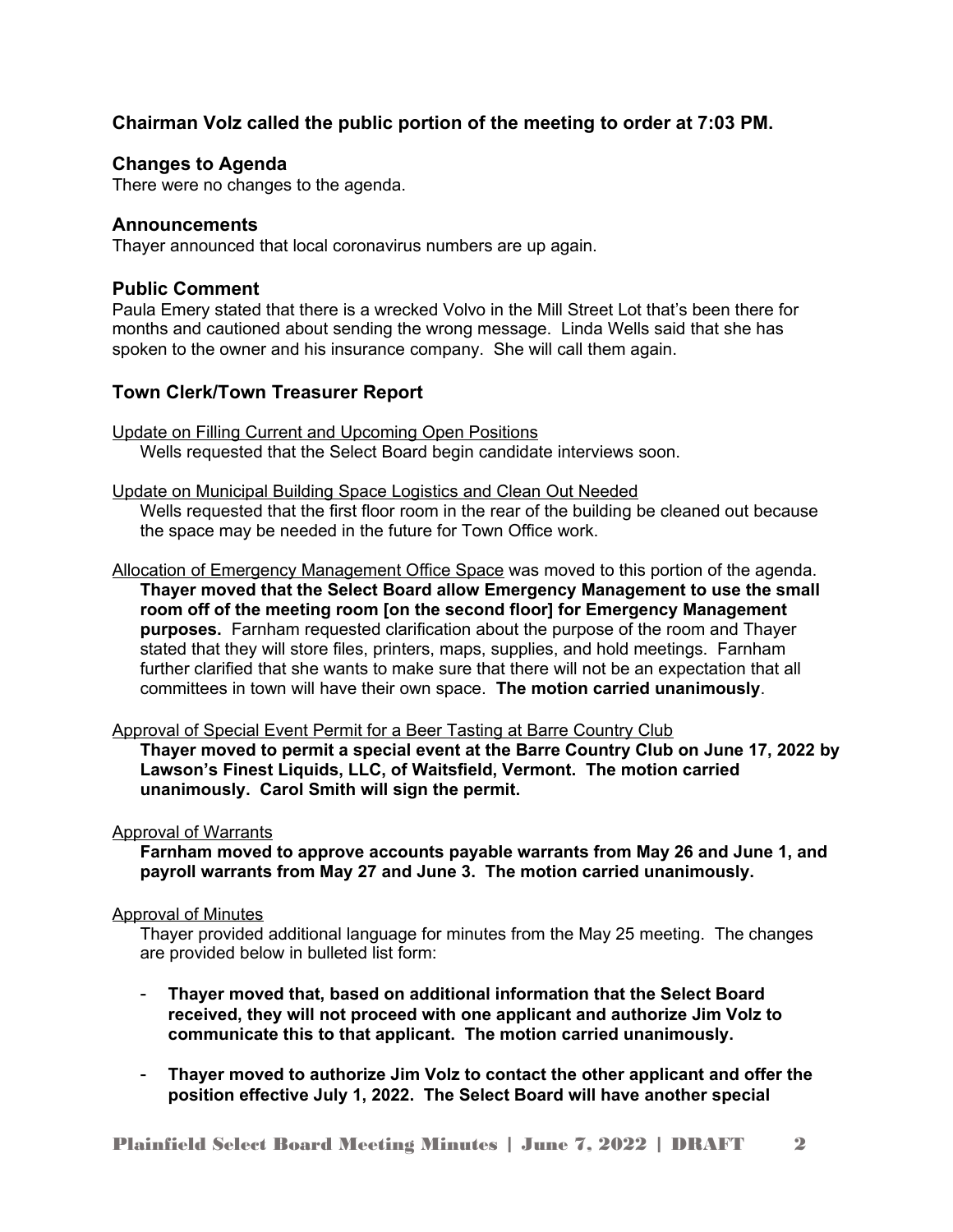**meeting to finalize hiring after hearing back from the applicant. The motion passed unanimously.** 

- **Farnham moved to adjourn the meeting, the motion carried unanimously, and the meeting adjourned at 9:20PM.**

**Thayer moved to approve the May 25 minutes with the above additions. Farnham amended the motion to include "as stated," and the motion carried unanimously.** 

Additional minutes will be reviewed at a future meeting.

# **Update on Main Street Bridge Problems, Repairs, Closure Decision and Funding Options**

Farnham reported that she received information from Fire Chief Greg Light on the cost of staffing an East Montpelier ambulance 24 hours per day, seven days per week in the village while the bridge is closed. At \$80.00 per hour, the total cost for one month is \$57,000.00. The cost of renting a fire truck to be stationed on the North side of Route 2 will be \$11,000.00. The grand total for one-month of emergency response services is \$68,000.00.

Farnham provided these figures to Ross Gowan of VTrans for review for inclusion in the grant. Gowan replied that they are willing to look at helping to support the emergency response services in town and do not accept the cost of \$68,000.00. Farnham outlined her request to VTrans for the Select Board. She also attempted to reach Gowan for further clarification but had not received a reply at the time of this report.

Volz inquired about the financial advantage of closing the bridge over keeping one lane open. Farnham and Thayer clarified as follows:

- It will cost less in grant money if closed entirely
- Closing entirely better in terms of membrane repair and concrete integrity
- Faster overall repair time
- It will cost more to keep the bridge open than to close it & hire emergency response
- If they can't get emergency response funding into the grant it will cost the town more to close for one month and provide emergency services, because the town is paying a percentage of the total co
- VTrans is not on board with the cost of \$68,000.00 for one month of emergency response services, noting that the town will be getting better services than it currently has.

#### **Farnham offered to speak with VTrans again to present the town's position on Emergency Services, to get further clarification from Ross Gowan, and report back to the Select Board.**

## **Recreation Committee Summer Program Grant Update**

Jamie Spector of the Recreation Committee stated that they received a grant from the Vermont After School Program. The Recreation Committee will use the funding to purchase supplies and host activities in the Recreation Field in July and August. Beginning in July they will hold a soccer game and potluck every other Friday through August. There will be a skateboarding clinic and an art workshop. Funds will be used to purchase supplies for the Recreation Field as well as Old Home Day.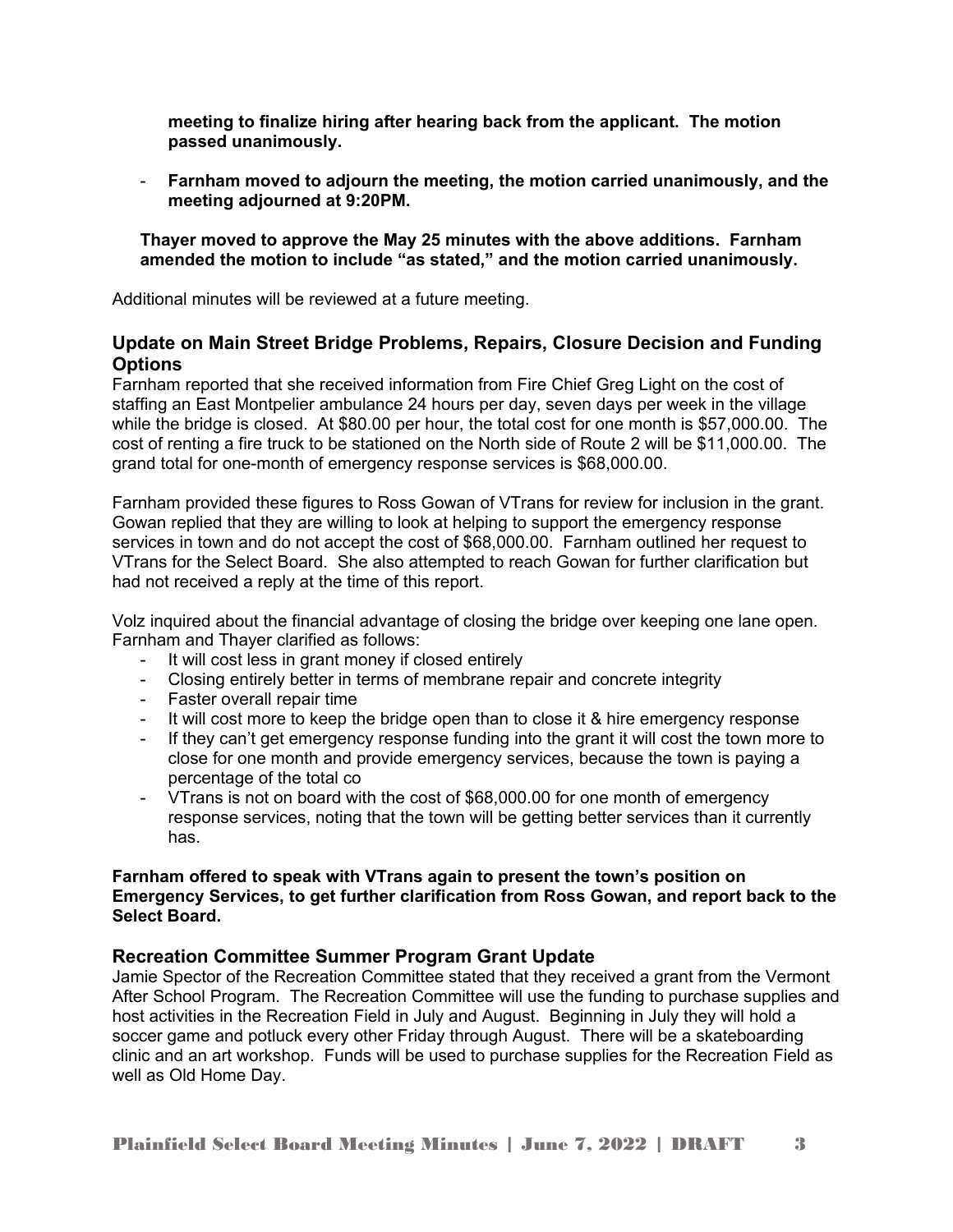Spector requested permission to allow the participants in the art workshop to paint parts of the skate park and the cement blocks at the edge of the parking lot. There was discussion about whether the Select Board needs to approve the design for art on municipal property and how to message the project to avoid graffiti. **Spector offered to attend the August 16 Select Board meeting with design ideas for approval.** 

Spector said that the Recreation Committee will purchase a bouncy house, several pop-up tents, and some lawn games to save money in rental fees. She will circulate a spreadsheet about Old Home Days soon.

Spector alerted the Select Board to the fact that mowing costs consume 80% of the Recreation Committee budget for maintenance, repairs and equipment. The Recreation Committee is looking for quotes and discussing how to reduce the costs.

Farnham recommended that the Recreation Committee contact the Road Crew about painting the fence at the edge of the parking lot, as they've done it in the past.

Spector asked about a Town Maintenance Person and Thayer emphasized that the town needs one desperately. Interested parties should contact Linda Wells.

#### **Old Fire House Asbestos Removal Contract Approval & Updates**

Ki Walker reported that Midstate Asbestos pushed the job back one month after the Select Board approved it, so he switched some of his jobs in order to be available in mid-September when Midstate is available.

**Volz stated that there is no need for the Select Board to re-approve the contract if the price remains the same.** 

**Walker will contact Midstate to make arrangements and finalize the date, and will work with Linda Wells and cc all emails to the Select Board.**

#### **Easements for Gully Remediation Project**

Thayer requested clarification from Christian Meyer about the easement. Christian Meyer of the Central Vermont Regional Planning Commission (CVRPC) stated that there are different easements with the Health Center and Mathews Farm. **Thayer moved to advise Christian Meyer that the Select Board has reviewed the easements from Jonathan Mathew and Northeast Washington County Community Health, Inc. and are okay with the May 25 version sent by Meyer. The motion carried unanimously.** Meyer noted that the project is out to bid and they are doing site visits. They hope it will begin this summer.

#### **Update on Pedestrian Bridge Construction**

Farnham stated that there is no new information to update.

#### **Return to All Remote Meetings**

**Farnham moved that Plainfield return to remote meetings for committees, boards and commissions, as allowed by [Act 78](https://legislature.vermont.gov/Documents/2022/Docs/ACTS/ACT078/ACT078%20As%20Enacted.pdf).** Act 78 expires on January 15, 2023 and Plainfield can end remote only meetings before that date. **The motion carried unanimously.**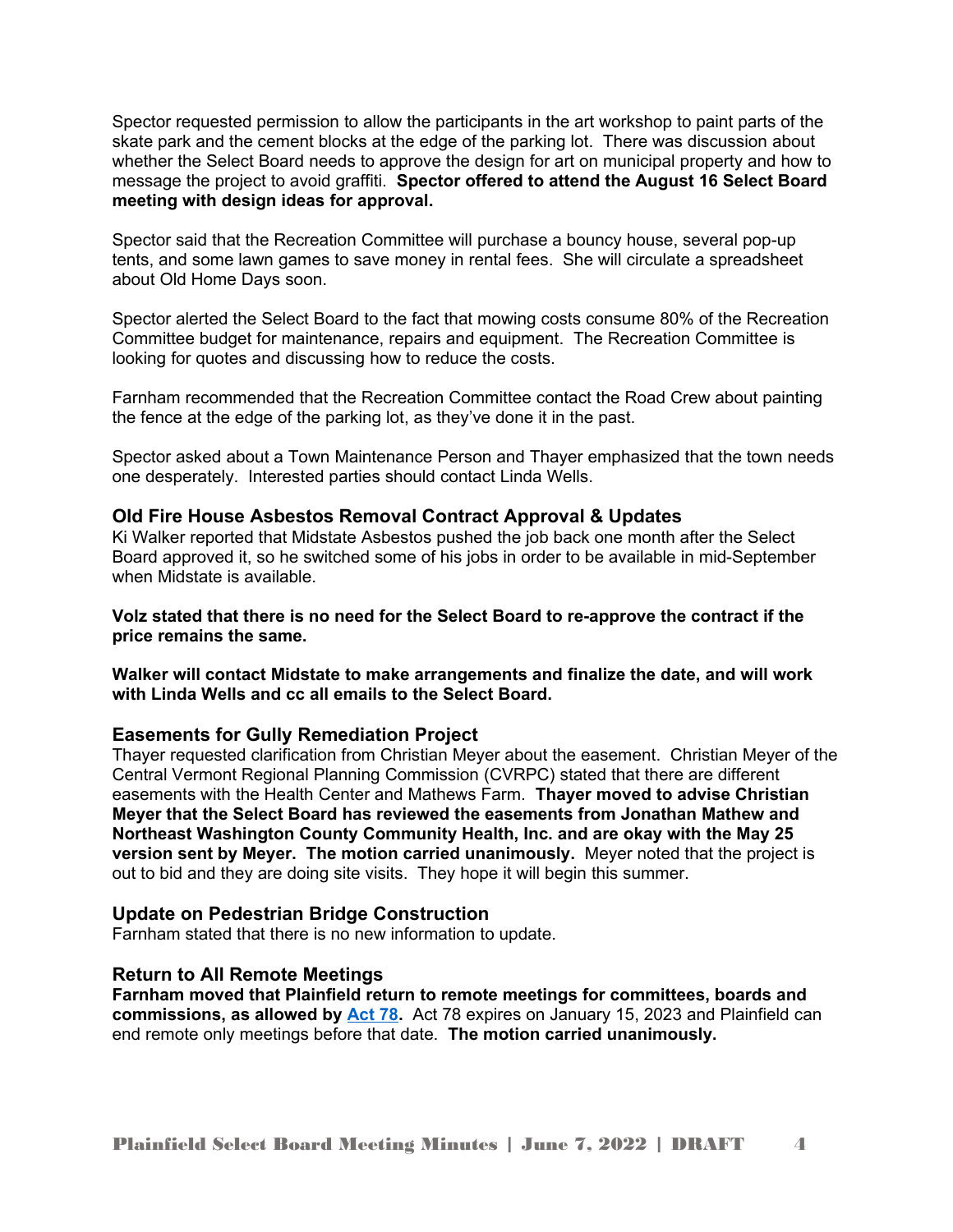## **Road Maintenance Concern/Complaint**

Volz read a letter from Rob Bridges of Middle Road about the increasing height of the road surface, which is causing access and drainage issues on his property. Matt Laggner, Bridges' son-in-law, who took ownership of the property recently, stated that every spring the road gets re-graded and the surface gets higher and higher. Presently, the road surface is higher than the driveway and the barn floor. Laggner reported that they are unable to get out of their driveway in the winter due to the steep grade, and that they are experiencing runoff of water and gravel onto their property.

Laggner and Bridges requested that the town consider some options for addressing and improving the situation.

Road Foreman Mike Nolan stated that the job of lowering the road would involve regrading all the way to Lloyd Farnham's driveway, dropping the surface by three feet, and then laying a new base, stating that it would be quite the project. He said that it is possible to get a grant through the state and that he has attempted to contact someone at the state level about this but his calls were not returned.

There was extensive discussion. Farnham suggested that the Select Board consider putting money into the budget for issues like this one.

Bridges requested that Nolan pass on his grant contact information before he retires so that the next Road Foreman has that information.

Farnham suggested that the Select Board continue to brainstorm, not put the issue aside, keep it up front on the agenda, continue to research grants and options for different materials in that section or a new base. Consider this the beginning to the conversation. Nolan noted that there is a new administrator at District 6 and it might be helpful to have someone from the Select Board contact her, as she has not returned his calls.

Thayer requested a list of trouble spots and time frames from Nolan and Bingham prior to Nolan's retirement.

**Volz concluded by stating that the Select Board will hear back about grant situation and other options at the next Road Foreman report. Farnham requested that the topic be rescheduled for a future meeting and that the Select Board let Laggner and Bridges know when to come to the next meeting for the report.**

**Plainfield Co-op Request for Reduced Rental Fee for November Event** This item was moved to the next meeting.

## **Other Business**

George Cushing asked if ARPA Committee will be on the agenda and was informed that the Select Board needs to meet with them. There is training and outreach that must be completed that could be done by the Select Board or could be assigned to the committee. **Cushing requested that he be put in contact with the others on the committee.** Farnham stated that the committee members should inquire about previous requests for ARPA funding at Select Board meetings, and that they begin reviewing the Vermont League of Cities and Towns website resources. She noted that funding can be leveraged. **Thayer will send updated information to ARPA committee members.**